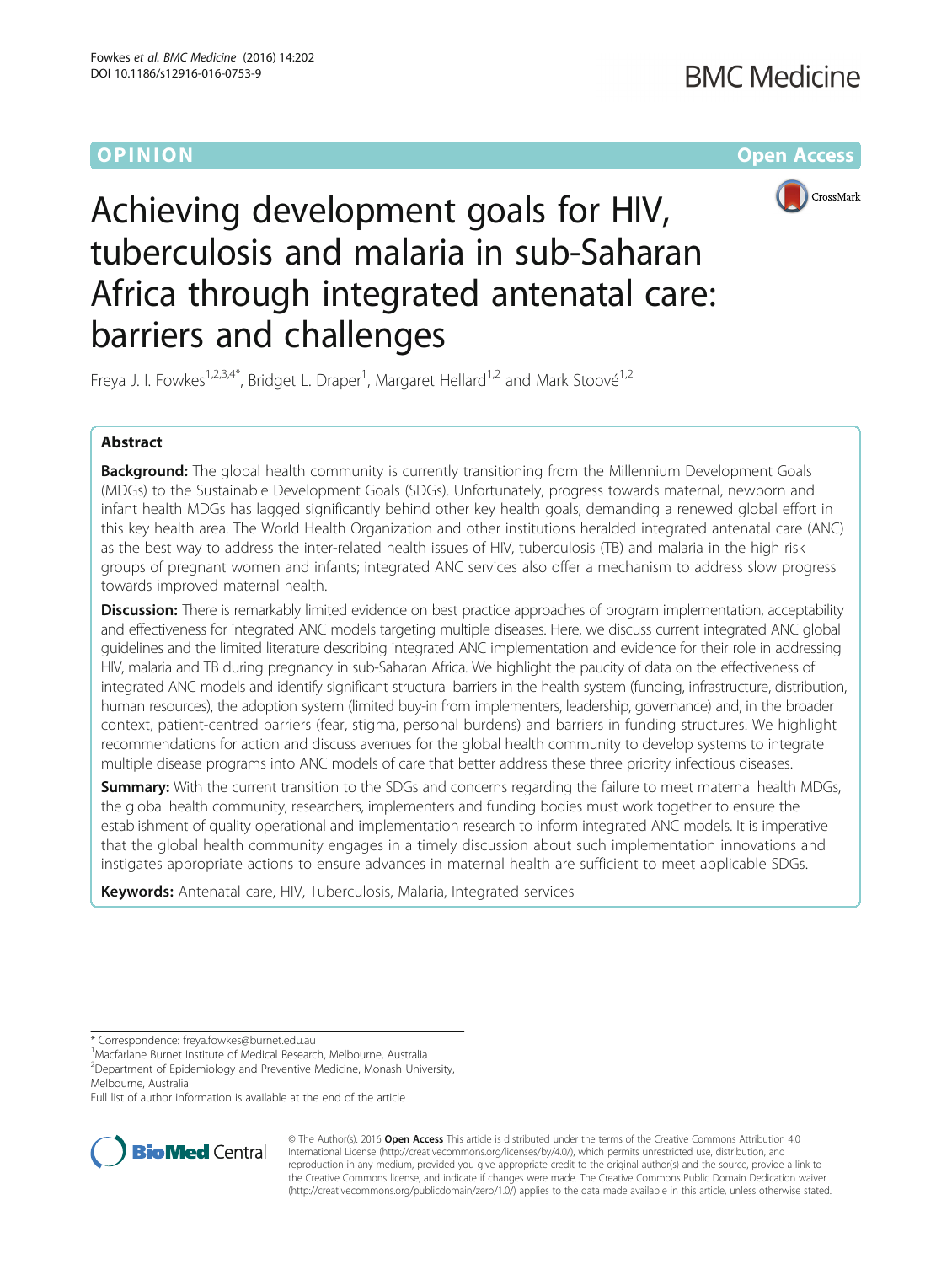#### <span id="page-1-0"></span>Background

The 2000 Millennium Development Goals (MDGs) established a global development framework aimed at improving health and saving the lives of the world's poorest [\[1](#page-7-0)]. Three of the eight MDG targets related directly to health: reducing child mortality (goal 4); improving maternal health (goal 5); and combating HIV, malaria and other diseases (goal 6) (Table 1). The health outcomes described in these goals have overlapping risk exposures that lend themselves to common and integrated responses. Health remains a key focus of the Sustainable Development Goals (SDGs), which again encourage an integrated response to major global health issues [\[2](#page-7-0)].

In the SDGs, combating HIV, tuberculosis (TB) and malaria now resides within a broader health goal – Ensure healthy lives and promote well-being for all at all ages (goal 3) – with a specific call to end the epidemics of HIV, TB and malaria by 2030 [[2\]](#page-7-0) (Table 1). Given the prominence of maternal, newborn and child health across multiple goals, classifying goals targeting the same beneficiaries as distinct and interdependent clusters has been suggested to enhance the achievement of the SDGs [[3\]](#page-7-0). The World Health Organization (WHO) and other institutions have endorsed integrated antenatal care (ANC) as the best strategy to address the interrelated health issues of HIV, TB and malaria, as well as other vaccine-preventable infectious diseases and nutritional deficiencies, in the high risk groups of pregnant women and infants [[4](#page-7-0)–[8\]](#page-7-0). By providing a comprehensive disease prevention approach, integrated ANC services can help accelerate progress towards maternal, newborn and child health goals (MDG achievements and current burden of disease are outlined in Table 1) by offering an efficient mechanism to counter the impact of fragmented service delivery. An integrated ANC approach to these diseases seems highly plausible and intuitively beneficial. The global reach of ANC programs is extensive, with ANC coverage being approximately 70% in sub-Saharan Africa, the region that harbours the highest burden of HIV, malaria and TB globally and where ANC often represents a woman's first contact with the healthcare system [\[4](#page-7-0), [9](#page-7-0)]. Statistics

Table 1 Millennium and Sustainable Development Goals addressing HIV, TB and malaria or maternal, newborn and child health and sub-Saharan African achievements and statistics

| Millennium Development Goals [1]                                                                                                                                                                                                                               | 2015 sub-Saharan Africa achievement [1]                                                                                                                                                                                                           |
|----------------------------------------------------------------------------------------------------------------------------------------------------------------------------------------------------------------------------------------------------------------|---------------------------------------------------------------------------------------------------------------------------------------------------------------------------------------------------------------------------------------------------|
| Goal 4: Reduce Child Mortality                                                                                                                                                                                                                                 |                                                                                                                                                                                                                                                   |
| Target 5: Reduce by two-thirds, between 1990 and 2015, the under-five<br>mortality rate                                                                                                                                                                        | 52% reduction in child mortality                                                                                                                                                                                                                  |
| Goal 5: Improve Maternal Health                                                                                                                                                                                                                                |                                                                                                                                                                                                                                                   |
| Target 6: Reduce by three-quarters, between 1990 and 2015, the maternal<br>mortality ratio                                                                                                                                                                     | 49% reduction in maternal mortality ratio                                                                                                                                                                                                         |
| Goal 6: Combat HIV/AIDS, Malaria and Other Diseases                                                                                                                                                                                                            |                                                                                                                                                                                                                                                   |
| Target 7: Have halted by 2015 and begun to reverse the spread of HIV/AIDS                                                                                                                                                                                      | 51% reduction in new HIV infections                                                                                                                                                                                                               |
| Target 8: Have halted by 2015 and begun to reverse the incidence of<br>malaria and other major diseases                                                                                                                                                        | 69% reduction in malaria mortality in the under-five<br>age group                                                                                                                                                                                 |
| Sustainable Development Goals [2]                                                                                                                                                                                                                              | 2015 sub-Saharan burden of disease                                                                                                                                                                                                                |
| Goal 3: Good Health and Well-being                                                                                                                                                                                                                             |                                                                                                                                                                                                                                                   |
| 3.1: By 2030, reduce the global maternal mortality ratio to less than 70 per<br>100,000 live births                                                                                                                                                            | 546 per 100,000 live births [75]                                                                                                                                                                                                                  |
| 3.2: By 2030, end preventable deaths of newborns and under-five children,<br>with all countries aiming to reduce neonatal mortality to at least as low<br>as 12 per 1000 live births and under-five mortality to at least as low as<br>25 per 1000 live births | Neonatal and under-five mortality is 29 and 83 per<br>1000 live births, respectively [75]                                                                                                                                                         |
| 3.3: By 2030, end the epidemics of AIDS, TB, malaria and neglected tropical<br>diseases and combat hepatitis, water-borne diseases and other<br>communicable diseases                                                                                          | 2.6 (0-20.1) new HIV infections per 1000 uninfected<br>population <sup>a</sup> [76]<br>281 (22-852) new TB cases per 100,000 population <sup>a</sup> [76]<br>268.6 (3.6-460.9) new malaria cases per 1000 population<br>at risk <sup>ª</sup> [76] |
| 3.8: Achieve universal health coverage, including financial risk protection,<br>access to quality essential healthcare services and access to safe,<br>effective, quality and affordable essential medicines and vaccines<br>for all                           | HIV treatment coverage 0-70% <sup>b</sup> [77]<br>TB treatment coverage 10-70% <sup>b</sup> [77]<br>IPTp coverage 17-40% [37]<br>Use of ITNs 10-70% <sup>b</sup> [77]                                                                             |

 $ITN$  insecticide-treated net, TB tuberculosis,  $IPTp$  intermittent preventive therapy in pregnancy <sup>a</sup> 2014 statistics for WHO Africa region b 2015 statistics for WHO Africa region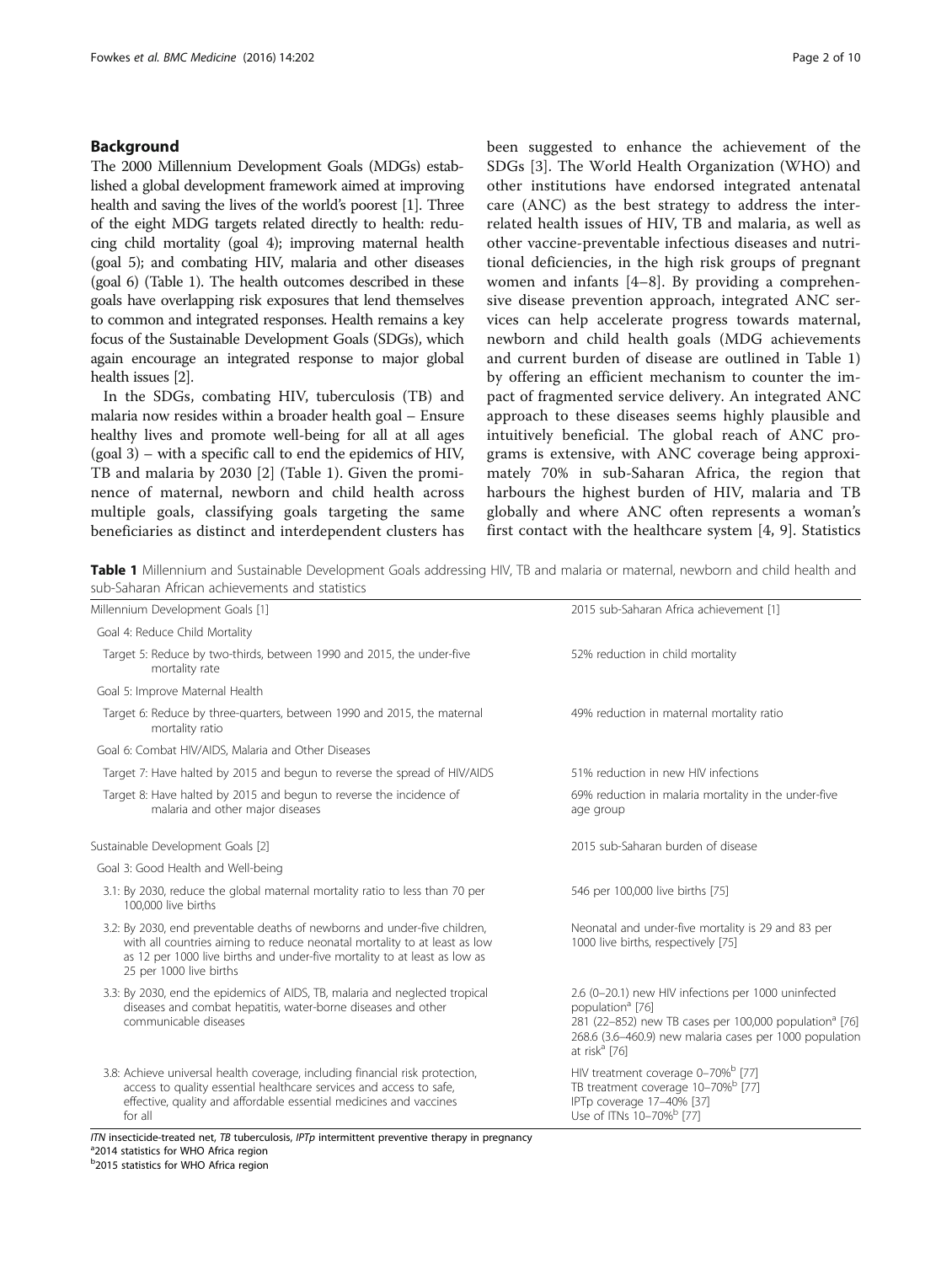on the potential impact of integrating these services into ANC remain limited, with no available published data on the impact of HIV services integrated into ANC on maternal morbidity or mortality, despite 25% of maternal deaths in sub-Saharan Africa being attributable to HIV [[10](#page-7-0)]. Additionally, there is no data estimating the potential role of integrated ANC services on preventing mother-to-child HIV transmission, except for a recent systematic review (three of the four studies were based in sub-Saharan Africa) where a higher than two-fold increase was observed in pregnant women commencing antiretroviral therapy (ART) in ANC clinics integrating ART within their service compared to women attending clinics without ART integration [\[11](#page-7-0)]. A review of integrating intermittent preventive therapy in pregnancy (IPTp) and bed nets into ANC also estimated a reduction in all-cause child mortality of 32 and 18%, respectively [\[12\]](#page-7-0). Others have reported that incorporating TB screening and diagnosis into ANC may detect and treat an additional 167,200 TB cases globally [\[13\]](#page-8-0), which would help reduce the 40% maternal mortality rate of untreated TB in pregnancy [\[14, 15\]](#page-8-0). In this context, integrated ANC offers enormous potential to reduce the global burden of disease through the provision of same day, same site testing and treatment for HIV/ AIDS, malaria and TB as part of routine care for pregnant women.

Despite this potential, the rise in funding for singledisease programs, commonly focused on HIV/AIDS and malaria, undermines efforts to overcome fragmentation in health systems [[16, 17\]](#page-8-0). Such a focus on singlediseases has extended to ANC; rather than focusing on integrated services that address multi-disease health priorities in maternal, newborn and child health, the literature largely describes integrated services that combine ANC with a single-disease focus (reviewed in [\[18\]](#page-8-0)). We argue that, despite WHO recommendations, there is a remarkable lack of evidence on best practice approaches of program implementation for integrated ANC models in sub-Saharan Africa and beyond.

The issues for implementation of integrated ANC are broad and multifaceted. Here, we focus on implementation challenges of integrating HIV, malaria and TB services into ANC models in sub-Saharan Africa and identify a paucity of evidence demonstrating their effectiveness in addressing these multiple disease outcomes in these high risk populations. Our discussion of implementation challenges is guided by a conceptual framework that considers the problem – the prioritisation of SDGs in maternal, newborn and child morbidity and mortality and the complexity of overcoming implementation barriers – alongside the potentially effective intervention of HIV, TB and malaria services integration into ANC within the health system. We consider ways to improve the implementation of the integrated ANC intervention within a framework that first addresses health system strengthening to deliver quality service models through the development and maintenance of adequate physical and technical infrastructure. Second, we consider the adoption of the system and the need for buy-in from local governments and ANC staff to support integrated ANC models. Finally, we use the framework to consider the broader contextual factors such as the community and psycho-social impact of delivering prevention and care interventions, negative social attitudes to specific diseases, siloed and diseasespecific funding models, and implementation and funding issues associated with the specific responsibilities assumed by different levels of government. We discuss avenues for the global health community to develop and maintain integrated ANC models of care, and consider how our findings are broadly relevant to other interventions aimed at mothers, their newborns and children. In 2016, with the transition from the MDGs to the SDGs and progress towards maternal, infant and child health goals lagging in sub-Saharan Africa (Table [1](#page-1-0)), it is imperative that the global health community discusses and instigates appropriate action to ensure sufficient advances in maternal, newborn and child health are made to accelerate the progress towards the relevant SDGs.

#### Global guidelines for HIV, TB, malaria and ANC

The integration of HIV, TB and malaria interventions into ANC was given only limited attention in the WHO's 2002 multicentre trial of a new evidence-based ANC model [[19, 20](#page-8-0)]. Developed specifically for the management of low-risk pregnant women in resource-poor settings, the streamlined model of care that limited the number of tests and clinical procedures to those necessary for identifying special health conditions and women at risk of developing complications, performed similarly in randomised controlled trials with respect to maternal, newborn and child health outcomes (e.g. pre-eclampsia, urinary tract infections, low birth weight) to the standard "Western" ANC model [\[19](#page-8-0), [20](#page-8-0)]. Beyond general recommendations for HIV rapid point-of-care testing and treatment initiation through specialised care referral for the prevention of mother-to-child transmission of HIV (PMTCT) and IPTp for malaria (prophylaxis in pregnancy in the absence of screening), the guidelines provided limited practical information on service implementation and disease screening and care.

The potential for integrated health services to address the three health-related MDGs received renewed attention in 2008 in the WHO's technical brief, Integrated Health Services – What and Why? [\[16](#page-8-0)], where a renewed fight against health service fragmentation through integrated service delivery was called for. The technical brief outlined that, for the user, integrated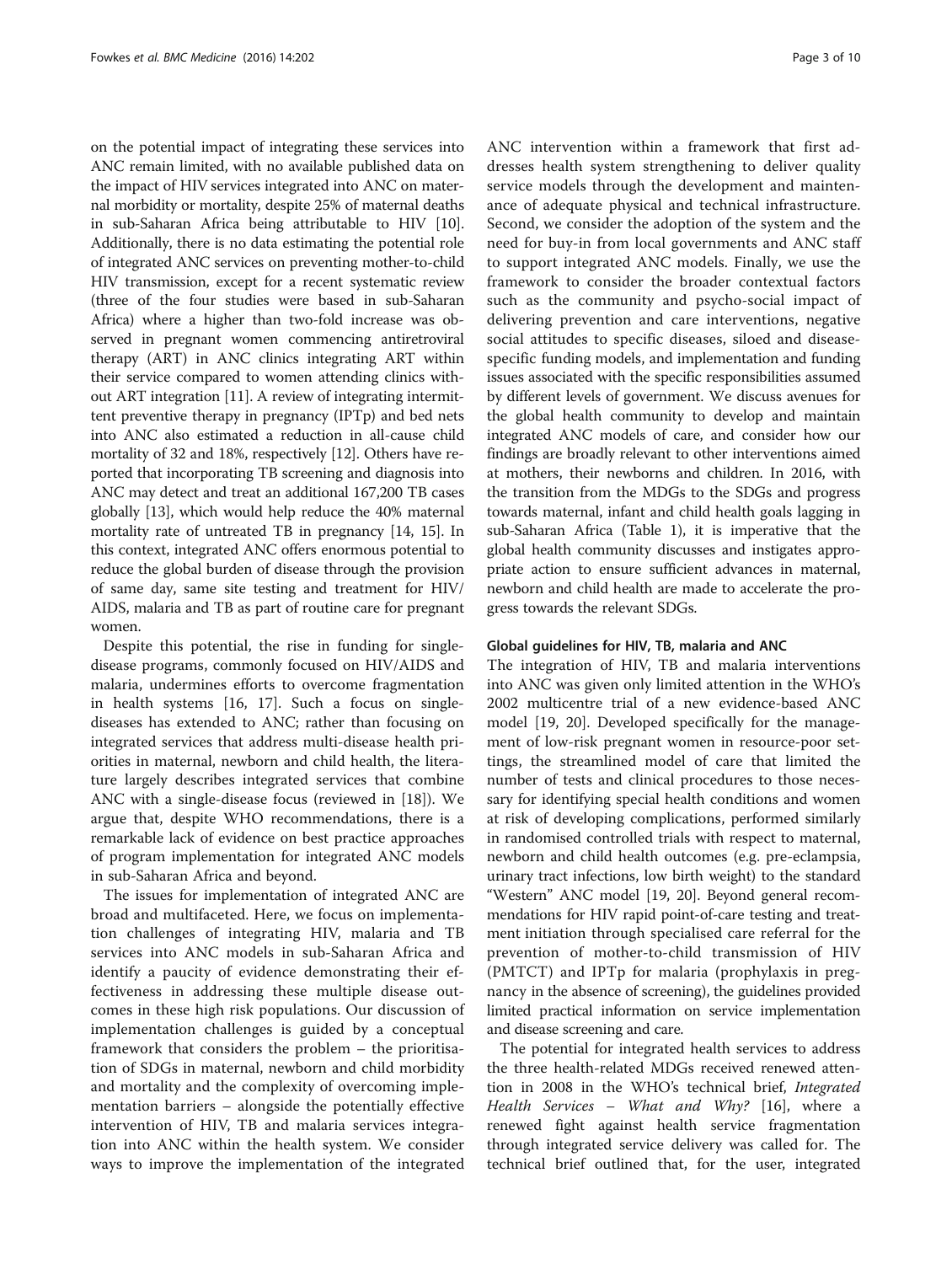healthcare should be "seamless, smooth and easy to navigate" ([[16](#page-8-0)]; p. 5). Fully integrated ANC would see pregnant women in sub-Saharan Africa attending ANC clinics to receive health education, HIV counselling, testing and appropriate treatment, long-lasting insecticidetreated nets, IPTp, and TB screening and treatment (WHO guidelines summarised in Table 2) as well as other health services (e.g. screening and treatment of syphilis, anaemia and nutritional interventions) as required. In theory, such a model of integrated ANC should markedly improve the coverage, uptake and retention in care, and reduce the time to treatment initiation for these disease-specific health interventions. However, recent reports show that implementation of such service models in sub-Saharan Africa are minimal and the available data on HIV, malaria and TB services in ANC demonstrates that intervention coverage is low (Table 2).

To date, published research into the effectiveness of integrated ANC in sub-Saharan Africa has almost exclusively focused on HIV and malaria. Controlled trials and observational studies generally demonstrated relative increases in pregnant women and infants being tested for HIV (range 40–200%), initiating treatment for the PMTCT (35–400% relative increase) and reductions in loss-to-follow-up (50% relative reduction) within integrated versus non-ANC-integrated approaches across a number of sub-Saharan African countries [[11](#page-7-0), [18](#page-8-0), [21](#page-8-0)–[33](#page-8-0)]. Integration of HIV into ANC is likely to have contributed significantly to achieving an ART coverage to prevent PMTCT of 73% among pregnant women living with HIV globally [[34](#page-8-0)]. While this increase in coverage will play a role in helping achieve global 90-90-90 HIV prevention targets (90% diagnosed, 90% on treatment and 90% virally suppressed [[35\]](#page-8-0)) and are key to PMTCT, men remain the

Table 2 WHO guidelines, national guidelines and implementation coverage on HIV, malaria, TB, prevention, screening and treatment during pregnancy in sub-Saharan Africa

| Intervention | WHO recommendations <sup>a</sup>                                                                                                                           | Inclusion in national quidelines <sup>b</sup> | Coverage (%) <sup>c</sup> ; median (range) |
|--------------|------------------------------------------------------------------------------------------------------------------------------------------------------------|-----------------------------------------------|--------------------------------------------|
| <b>HIV</b>   |                                                                                                                                                            |                                               |                                            |
| Prevention   | ART prophylaxis from 14 weeks for PMTCT                                                                                                                    | Yes                                           | No data                                    |
| Screening    | HIV testing at first ANC visit                                                                                                                             | Yes                                           | 37.9%<br>$(14.7 - 52.4%)$                  |
| Treatment    | ART for mother starting immediately if CD4 count<br>$\leq$ 350 cells/mm <sup>3</sup> for mother's own health<br>(treatment of HIV and PMTCT)               | Sometimes                                     | No data                                    |
| Malaria      |                                                                                                                                                            |                                               |                                            |
| Prevention   | IPTp at each ANC visit from $2^{nd}$ trimester to delivery,<br>doses ≥ 1 month apart, preferably DOT                                                       | Sometimes                                     | 6.6%<br>$(0.1 - 40.9\%)^d$                 |
|              | Receive one LLIN through ANC visits                                                                                                                        | Sometimes <sup>e</sup>                        | 39.7%<br>$(16.0 - 75.4\%)^{\dagger}$       |
| Screening    | No quidelines                                                                                                                                              | N/A                                           | N/A                                        |
| Treatment    | 'Effective case management' - presumptive treatment<br>of symptoms/fever as per national quidelines                                                        | Rarely                                        | No data                                    |
| <b>TB</b>    |                                                                                                                                                            |                                               |                                            |
| Prevention   | TB infection control in PMTCT settings                                                                                                                     | <b>No</b>                                     | No data                                    |
| Screening    | TB signs and/or symptoms should be evaluated for<br>active TB<br>HIV positive pregnant women should be screened for<br>TB during HIV post-test counselling | Rarely<br>Rarely                              | No data<br>No data                         |
| Treatment    | All first-line TB drugs (except streptomycin)                                                                                                              | <b>No</b>                                     | No data                                    |

ANC antenatal care, ART antiretroviral therapy, DOT directly observed treatment, IPTp intermittent preventive therapy in pregnancy, ITN insecticide-treated net, LLIN long-lasting insecticide-treated net, SP sulfadoxine-pyrimethamine, TB tuberculosis, PMTCT prevention of mother-to-child transmission <sup>a</sup>Adapted from WHO quidelines [\[78](#page-9-0)-[85\]](#page-9-0)

<sup>b</sup>National Guidelines of the nine countries (Botswana, Tanzania, Uganda, Liberia, Mozambique, Namibia, Nigeria, South Africa, and Swaziland) with accessible guidelines/policies/strategies on Ministry of Health (or similar) websites. The recommended components of ANC vary widely between and within countries, often depending on the level of care (community, district, regional or national) at which ANC is provided. Other components generally included in ANC are blood tests for blood group, anaemia, HIV and syphilis, urine dipstick for protein and glucose, checking blood pressure, providing tetanus toxoid, iron and folic acid, assessment of substance use, and performing nutrition and hygiene counselling

<sup>d</sup>Coverage is reported as percentage of women receiving 3+ doses of SP/Fansidar, with at least one dose during ANC visit (DOT)

enduding any reference to provision of LLINs, ITNs or mosquito nets in general

f Percentage coverage of pregnant women who slept under a LLIN the night before the survey

<sup>&</sup>lt;sup>c</sup>Implementation coverage data is based on STATcompiler: The DHS Program. Data is median (range) coverage data available for HIV screening (data from four countries) and malaria prevention (IPTp 34 countries; ITN/LLIN 25 countries)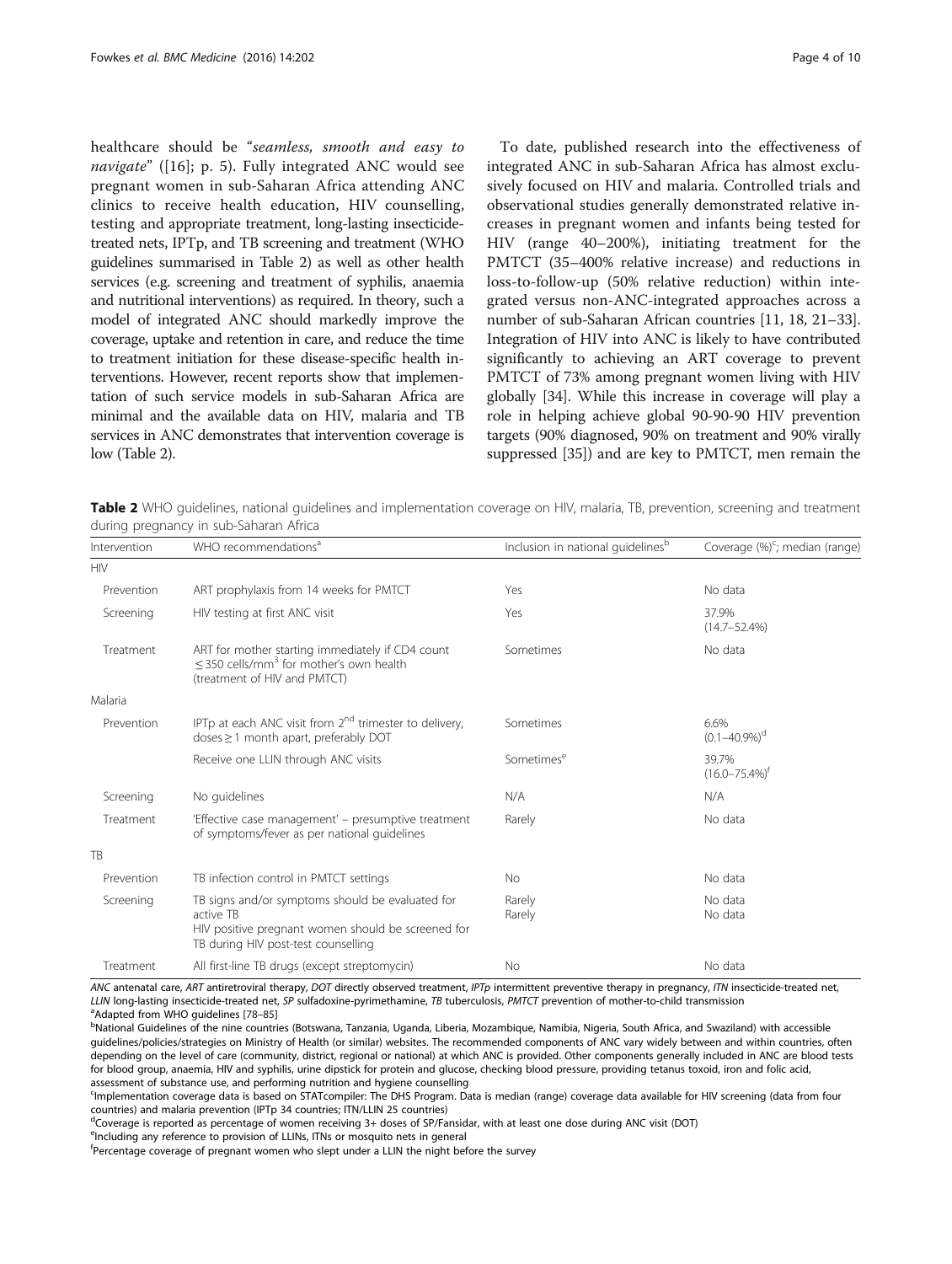<span id="page-4-0"></span>primary target for the HIV prevention impact achieved from increasing ART coverage in sub-Saharan Africa, given they are the dominant source of transmission [[36](#page-8-0)]. Incorporation of IPTp for malaria into ANC in sub-Saharan Africa has been recommended for over a decade, but calls for IPTp integration have achieved more moderate success, with only 40 and 17% of women living in malaria endemic areas receiving more than two or three doses of IPTp, respectively, in 2015 [[37](#page-8-0)]. Compared with HIV and malaria, there is a paucity of data on the effectiveness of integrating TB care into ANC clinics. A pilot study in Kenya, examining the integration of TB screening and treatment into ANC, reported a 91% increase in the number of women screened for TB; however, no outcomes on treatment adherence or clearance of infection were reported [[38\]](#page-8-0).

Given the call for multiple-disease, fully integrated ANC models [[16\]](#page-8-0), it is disappointing that nearly all the published literature focuses on the integration of singledisease services into ANC. This represents a crucial gap and impedes the adoption of evidence-based approaches in the development of effective integrated ANC services that target multiple diseases. The identification of the barriers and enablers for the successful integration of services that simultaneously address multiple diseases is needed to optimise new ANC models and vitally important to support progress towards meeting global development goals related to maternal, newborn and child health.

#### Challenges in implementing integrated ANC: structural barriers in health infrastructure and adoption systems

Many challenges exist in cross-disease integrated ANC in sub-Saharan Africa. Structural barriers often manifest in the characteristics of the health system (Table 3). Weak program links, health systems, and financial infrastructure are cited as a prominent barriers to ANC attendance and integrated ANC service delivery (systematically reviewed in [\[18](#page-8-0), [39, 40](#page-8-0)]). For example, the provision of HIV treatment at specialised ART clinics separate to ANC clinics reduced uptake of HIV services in pregnant women by around 50% [\[21, 29](#page-8-0), [30\]](#page-8-0). To counter this problem, governments, in conjunction with non-governmental organisations, have begun integrating HIV services and PMTCT into primary healthcare and ANC with the recognition that HIV-specific resources could be allocated diagonally (aiming for disease-specific results through enhanced health systems) [[18, 41](#page-8-0)]. However, integration of these services can be hindered if not accompanied by sufficient additional funding to ensure cohesive and effective service integration; limited resources remain a major barrier in the integration of malaria treatment and prevention into ANC [\[42\]](#page-8-0). To achieve effective integration of HIV, TB and malaria

| Table 3 Key health system, adoption system and broader          |
|-----------------------------------------------------------------|
| context barriers to integration of HIV, TB and malaria services |
| into antenatal care                                             |

| Health system characteristics                          |                                                                                                                   |
|--------------------------------------------------------|-------------------------------------------------------------------------------------------------------------------|
| Insufficient resources and<br>financial infrastructure | • Weak disease-specific and antenatal<br>care program links                                                       |
|                                                        | • Weak health systems                                                                                             |
|                                                        | • Financing of health services may be<br>required to change to fit integration<br>of previously separate services |
| Inadequate physical and<br>technical infrastructure    | • Services provided at different<br>locations                                                                     |
|                                                        | • Services not provided on same day                                                                               |
| Ineffective procurement and<br>distribution systems    | • Patient drug procurement/<br>administration at different locations                                              |
|                                                        | · Inadequate and irregular supplies of<br>essential drugs and interventions                                       |
| Inadequate information<br>systems                      | • Weak monitoring and evaluation<br>systems                                                                       |
| Insufficient human resources                           | • Staff shortages and overburdened<br>staff                                                                       |
|                                                        | • Frequently reallocated workforce                                                                                |
| Adoption system                                        |                                                                                                                   |
| Insufficient buy-in from                               | Buy in can be affected by:                                                                                        |
| healthcare implementers                                | • Limited human resource capacity,<br>time, training and financing<br>for extra                                   |
|                                                        | • Service delivery tasks                                                                                          |
|                                                        | • Lack of supervision                                                                                             |
|                                                        | • Poor motivation                                                                                                 |
| Inconsistent leadership and<br>governance              | • Inconsistent national policies                                                                                  |
|                                                        | • Inconsistent guidelines and training<br>documents                                                               |
|                                                        | • Poor adherence to guidelines                                                                                    |
| Broader context                                        |                                                                                                                   |
| Patient-centred barriers to<br>service delivery        | • Attending multiple clinics on<br>separate occasions/locations                                                   |
|                                                        | • Time away from work/parenting<br>obligations                                                                    |
|                                                        | • Costly and timely transport options                                                                             |
|                                                        | • Lack of partner support                                                                                         |
| Cultural and social barriers                           | • Fear and stigma, lack of trust in<br>interventions                                                              |
|                                                        | · Societal attitudes towards HIV,<br>tuberculosis, malaria                                                        |
| Funding structures                                     | • Historical focus on donor funding<br>to specific diseases                                                       |
|                                                        | • Siloed and disease-specific funding<br>models                                                                   |
|                                                        | • Complexities of different levels of<br>government funding                                                       |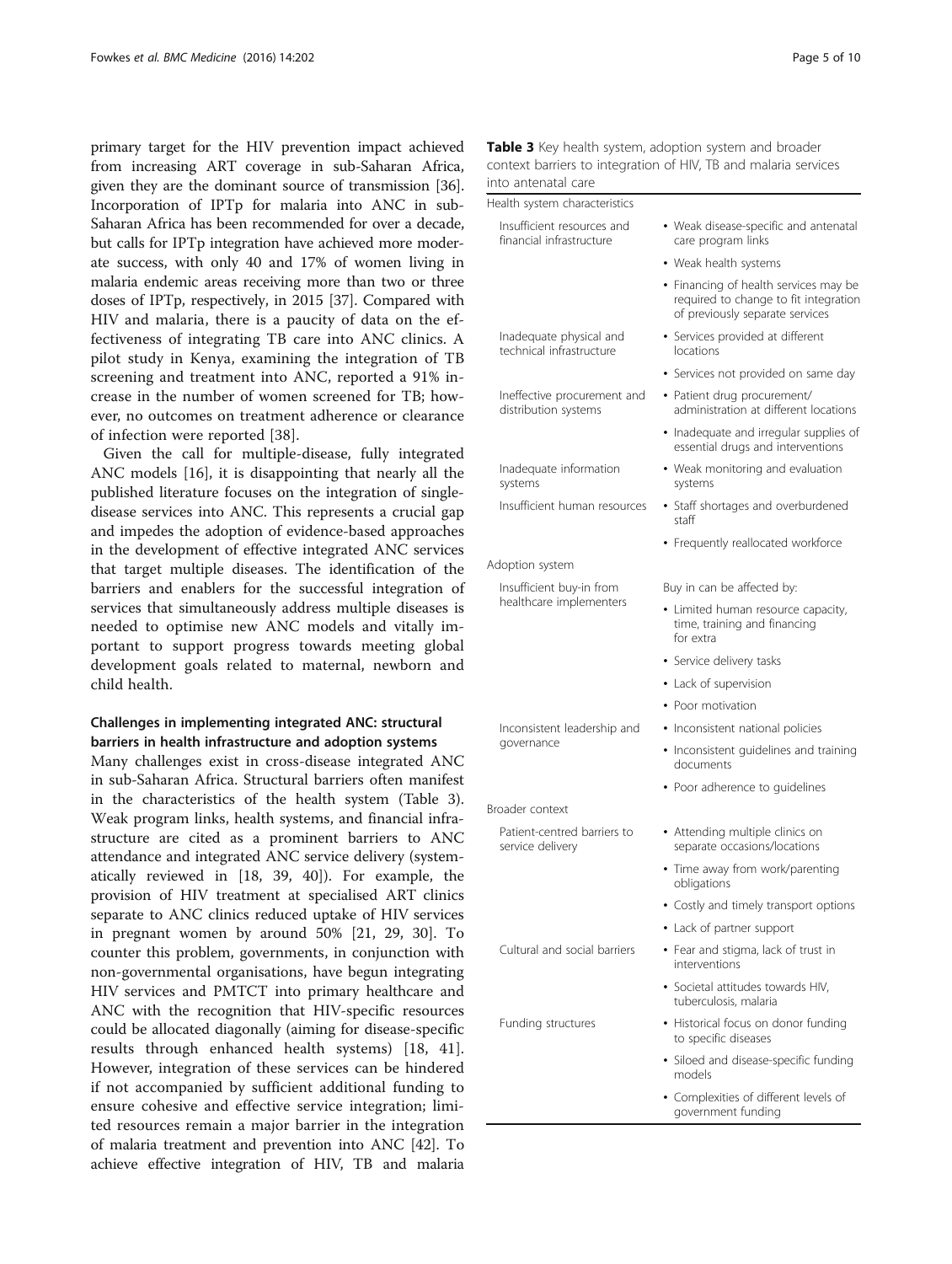interventions into ANC services, implementation must be accompanied by improved physical and technical infrastructure; services provided at different locations (e.g. consulting rooms and laboratories in different facilities) or those not provided on the same day pose a significant challenge to integrated HIV services (reviewed in [[11,](#page-7-0) [26, 43](#page-8-0)]) and have impacted on the integration of malaria treatment into ANC [[44, 45](#page-8-0)]. While IPTp is given presumptively in ANC, thus removing the need for testing, women are often required to purchase the drug elsewhere or are not directly observed taking therapy having been given the drug to take home, both of which have been identified as a significant barrier to IPTp coverage [\[45](#page-8-0)–[47](#page-8-0)]. Effective procurement and distribution systems are also important determinants of success for integrated services, with inadequate and irregular supplies of essential drugs and interventions, in both the public and private healthcare sector, representing a major barrier in the uptake of both integrated HIV and malaria services [[18, 39, 40](#page-8-0)].

The level of buy-in from staff and the capacity of service infrastructure to support the adoption of new service delivery models also represent key targets to overcome structural barriers for integrated ANC; here, adoptions systems influence the human resource characteristics of the health system (Table [3\)](#page-4-0). Integrating service delivery of multiple interventions into ANC in resource-constrained settings such as sub-Saharan Africa can significantly impact the health workforce. Staff shortages, overburdened staff and a frequently re-allocated workforce have limited the success of HIV, TB and malaria service integration into ANC [[4, 11,](#page-7-0) [18, 39](#page-8-0), [40](#page-8-0), [44, 47](#page-8-0)–[55](#page-9-0)]. Together with unsupervised healthcare staff and a lack of adequately trained staff, these human resource constraints will affect motivation and buy-in from those charged with implementing integrated ANC. Furthermore, a lack of leadership and governance can compound the adoption of new health systems. For example, a study assessing the consistency of national-level policies and guidelines for malaria in pregnancy in five sub-Saharan Africa countries found major inconsistencies both within and between countries in national policy and training documents [[56\]](#page-9-0). Poor adherence to guidelines [[40](#page-8-0)], coupled with outdated and inconsistent guidelines, may lead to incorrect implementation of prevention and care strategies and low coverage of malaria, HIV and TB interventions into ANC.

By identifying common structural barriers to implementing integrated ANC in the health and adoption systems, enablers can also be identified to optimise service delivery and improve maternal and child health outcomes. Enablers that have helped overcome identified structural barriers in integrated ANC, reproductive health and primary care services include streamlined funding, effective distribution/logistical systems, integrated health information systems [[21](#page-8-0), [30](#page-8-0), [33](#page-8-0), [44](#page-8-0)], provision of all services on the same site [\[21,](#page-8-0) [57\]](#page-9-0), free or low-cost testing and treatment [\[57](#page-9-0)], holistic, comprehensive healthcare delivered by multi-skilled health workers or different health workers under the same roof [\[57](#page-9-0)], provision of support (psychosocial, financial) to encourage treatment adherence and clinic attendance [[57](#page-9-0)–[59](#page-9-0)], and well-supported trained healthcare staff [[33, 42](#page-8-0), [49](#page-8-0), [60](#page-9-0)–[63](#page-9-0)]. Careful consideration of these enablers in the design and implementation of integrated ANC, HIV, TB and malaria services is required and will generate demand for such integrated services. It is also imperative to have appropriate process, outcome and impact evaluations that result in fundamental translatable outcomes for integrated ANC, HIV, TB and malaria services. Rigorous evaluations of the integration of multiple interventions into ANC are important given the integration of approaches to tackle multiple diseases may exponentially amplify implementation issues in the absence of appropriate infrastructure or human resource strengthening.

#### Challenges in implementing integrated ANC in the

broader context: patient- and community-centred barriers In the broader context, the acceptability of models of health service delivery from a community and individual patient perspective can significantly impact the reach of health services and their effectiveness in achieving improved health outcomes (Table [3](#page-4-0)). Integrated ANC has the potential to either reduce or exacerbate (particularly for stigmatised diseases), patient-level barriers to care. Studies conducted in sub-Saharan Africa focusing on the integration of HIV testing and treatments into ANC clinics and IPTp access at ANC have cited the need to attend health clinics on multiple occasions and at separate locations, taking time away from work or parenting obligations, and costly and timely transport options as major barriers to returning to health clinics [\[11,](#page-7-0) [21, 30](#page-8-0), [33,](#page-8-0) [64](#page-9-0)–[68\]](#page-9-0). These access issues were relevant to receiving HIV test results and initiating and adhering to HIV treatment and PMTCT services [\[21, 29, 30](#page-8-0), [33](#page-8-0), [62](#page-9-0), [64](#page-9-0)], and similar problems were identified with TB services and the need to return to clinics to provide a second sputum to confirm a diagnosis [\[65\]](#page-9-0). These considerations support the principles underpinning integrated ANC models by underscoring the importance of streamlining service provision across multiple antenatal and disease-specific needs.

While the convenience of an integrated approach appears favourable to the patient, the broader contexts in which different diseases are perceived within communities, including their social acceptability and potential diseaserelated stigmas, give rise to challenges for integrated ANC. In the case of malaria, a systematic review found that the general lack of awareness among women of why they were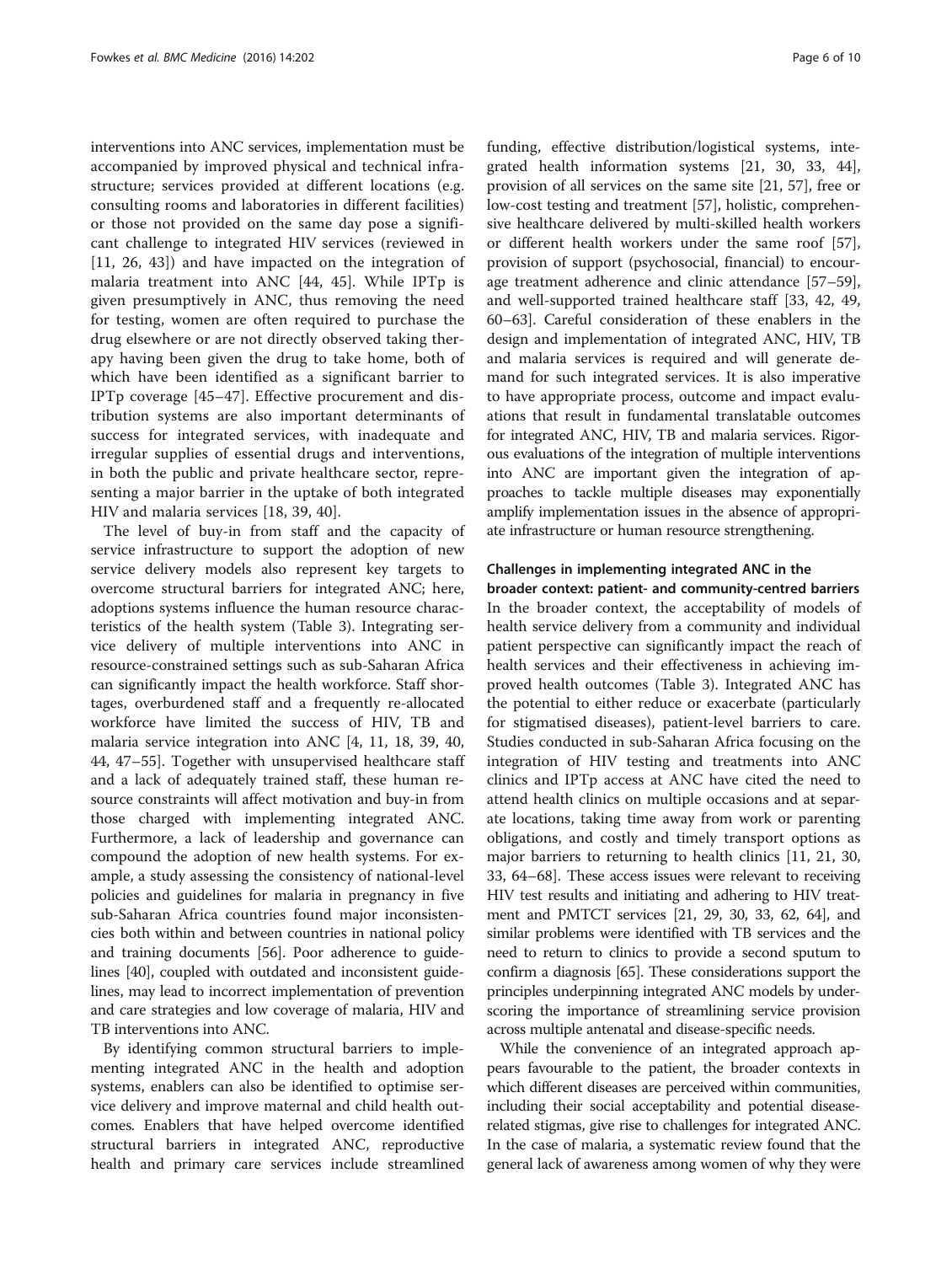being given IPTp, as well as its safety, regimen or benefit, was a key barrier to the implementation of IPTp into ANC services [[40](#page-8-0), [69\]](#page-9-0). Illness, shyness, low social position and lack of partner support were also identified as social barriers that prevented or delayed ANC attendance and IPTp adherence [[40](#page-8-0), [70](#page-9-0)–[72\]](#page-9-0). Studies investigating social barriers to accessing HIV care in rural Kenya found that 82% of HIV-infected women preferred integrated HIV ANC services, with service satisfaction among HIVnegative women relatively unaffected by the provision of HIV care [[64](#page-9-0)]. It was suggested that high levels of satisfaction among HIV negative women was potentially due to the limited distinction in observed care provided to women on the basis of their HIV status [\[64\]](#page-9-0). However, the potential remains for integrated HIV services to act as a barrier to ANC attendance. Data collected from a District Hospital in Western Kenya showed that pregnant women were anxious they would be tested for HIV without consent if they attended ANC clinics, with such concerns potentially hampering efforts to provide other health interventions through ANC clinics such as IPTp or insecticide-treated nets for malaria prevention [[73](#page-9-0)]. Other studies identified the stigma and co-occurrence of HIV with TB as a potential barrier to integrated ANC service provision. Data collected from ANC clients and service providers in Malawi found stigma attached to TB was attributed to both fear of spread of infection and its association with HIV [\[65, 74](#page-9-0)]. Patients reported that 'new' TB was often perceived as being linked with HIV and expressed concern that TB patients were being viewed as AIDS patients [[65](#page-9-0)]. Cultural and social barriers to healthcare, such as those associated with stigma, fear of diagnosis and a lack of trust, highlight the need for operational and implementation research to explore optimal ways to reduce these barriers.

#### Concluding remarks in the broader context of funding structures

Despite the long-standing endorsement of integrated ANC services to improve health outcomes among women and children at risk of HIV, TB and malaria, there is little literature to guide the implementation, refinement and evaluation of such services. There may be additional grey literature that describes successful service integration and it is imperative to develop avenues to consolidate this literature and make it accessible to researchers, program implementers and policymakers. The highest burden of these diseases is in sub-Saharan Africa, and what little published research exists on integrated ANC is focused there. However, the considerable variation in healthcare and the economic, social and political context in sub-Saharan Africa warrants further research on integrated ANC models representing a greater breadth of African countries. Studies outside of the African continent are also

crucial to inform local models given the distinctive regional considerations, including those related to health systems, geography, the relative involvement of government, aid agencies and civil society in the provision of health services, and the social, cultural and legislative positions on specific diseases and their routes of transmission.

With the current transition to the SDGs and concerns centred around progress towards MDGs related to maternal, newborn and child health [\[9\]](#page-7-0), the global health community, researchers, implementers and funding bodies must work together to ensure the establishment of quality operational and implementation research into models of integrated ANC that address multiple health outcomes. This is particularly pertinent because, while our essay concentrated on HIV, TB and malaria, other communicable and vaccine-preventable diseases (e.g. viral hepatitis) also feature in the new SDGs (end epidemics by 2030, Table [1](#page-1-0)) [[2\]](#page-7-0) alongside integration of reproductive health into national strategies [[2\]](#page-7-0), and have the potential to be incorporated into a program of integrated ANC. Recent analysis of disbursements of development assistance for health show that, following a decade of increased funds for the MDG-related diseases of HIV, TB and malaria, since 2010, funding for these diseases has largely flat-lined while funds for maternal, child and newborn health have increased [[17](#page-8-0)]. The broader context of these changes in decisionmaking about global health funding priorities (Table [3](#page-4-0)) underscore a move away from single-disease funding allocations and an opportunity for significant progress towards improved maternal health outcomes through the SDGs. However, given the significant burden of disease that HIV, TB and malaria represent for young women and their children, integrated ANC is an increasingly important model to maintain progress on disease-specific prevention while simultaneously addressing shortfalls in maternal and child health outcomes. To achieve a successful transition to the SDGs and guide best practice approaches when international donor funding is static or predicted to decline, monitoring and evaluation systems need to accompany program implementation to determine the effectiveness of integrated models of ANC in improving health outcomes (Box 1). Increasing and sustaining investment in ANC is a predictable barrier to implementing and maintaining integrated ANC. It is therefore imperative, in the current economic climate, that practical and resource-efficient solutions to improving population-level health outcomes are found. With maternal, newborn and child morbidity and mortality remaining unacceptably high in resourceconstrained countries, especially in sub-Saharan Africa, the need for expanded operational research aiming to identify smarter solutions to improving maternal health is critical and requires strong leadership from the global health community.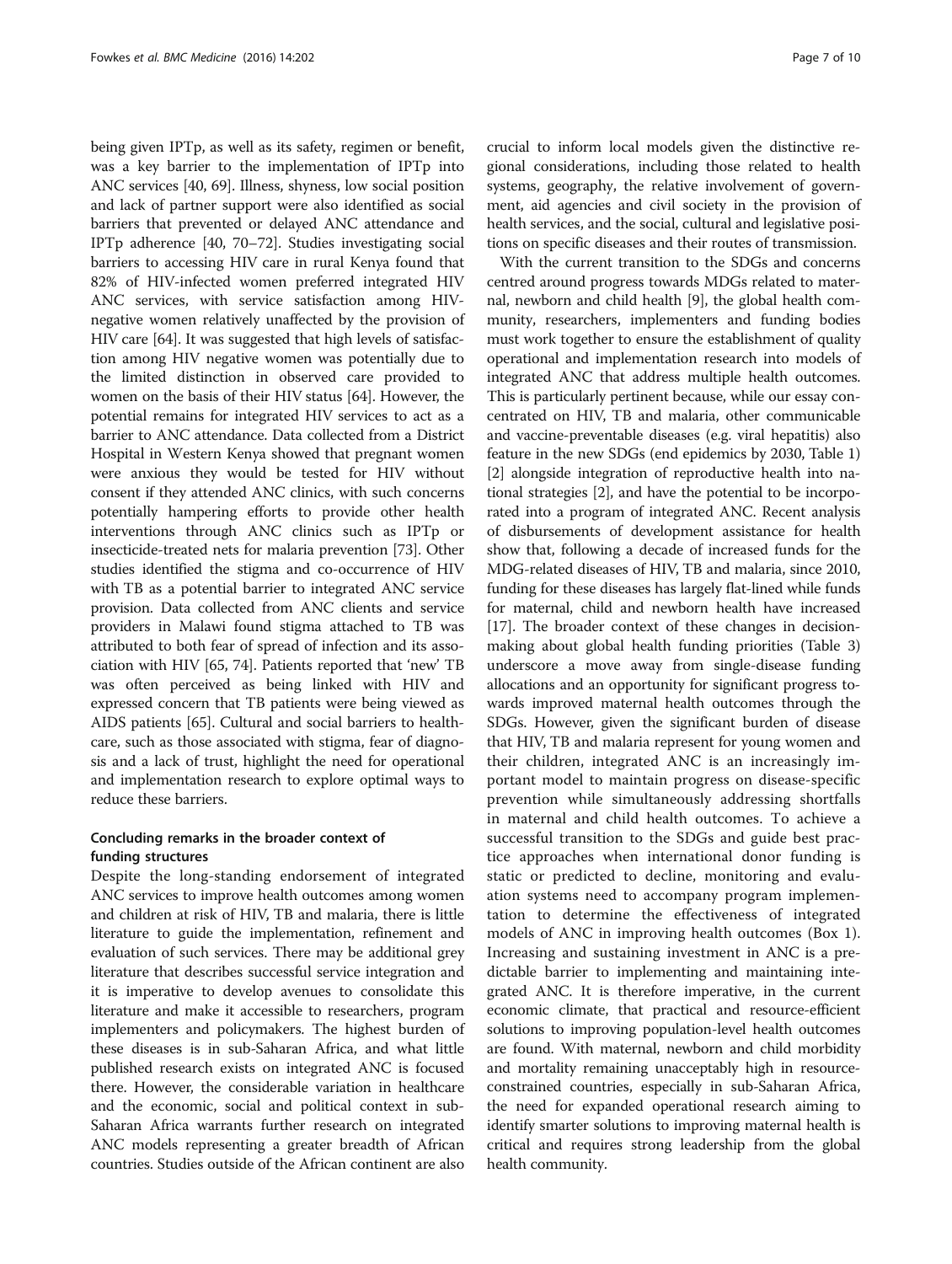#### <span id="page-7-0"></span>Box 1: Recommendations for action

At the macro-level:

- Global funding bodies ensure their monitoring and evaluation outcomes are aligned with the implementation and operational research outcomes of program implementers and researchers
- Global funding bodies make sufficient funding available to enable this data collection and analysis to occur as part of routine monitoring and evaluation
- Research institutes and global funding bodies work towards expanding global mentoring programs that provide training, guidance and support to implementers and researchers in low- and middle-income countries
- Program implementers and researchers work collaboratively to produce outcome-based research that results in academic publications as a form of dissemination of findings and in changes to policy and service delivery programs
- At the implementation level:
- Streamlined funding, distribution/logistical systems, monitoring and evaluation systems
- Prioritise holistic, comprehensive healthcare
- Ensuring adequate resources and staff training, promote the development of a fluid multi-skilled workforce
- Increase physical and technical infrastructure and streamlining the provision of services to reduce attendance time and loss to follow-up
	- Promote processes to facilitate same day provision of multiple clinical and preventive services
	- Integration of consulting rooms with laboratory services
	- Investment into point-of-care tests to alleviate the need for laboratories
- Provision of testing and treatment for free or at a low cost
- Provision of psychosocial support in encouraging treatment adherence and clinic attendance
- Ensuring similar levels of perceived antenatal care in diseaseaffected and unaffected women
- Increasing trust and consumer confidence in therapeutic efficacy of drugs and transparency around HIV testing
- Public education and health promotion strategies to increase disease awareness and trust in antenatal care intervention strategies
- Research priorities:
- Determine the effectiveness of integrating tuberculosis care into antenatal clinics
- Monitor the therapeutic efficacy of treatment and prophylaxis in an era of emerging drug resistance
- Quantify the impact of enablers to reduce structural and patient-centred barriers on the uptake of HIV, tuberculosis and malaria services
- Quantify the impact of stand-alone versus cross-disease models of care

#### Abbreviations

AIDS: Acquired immunodeficiency syndrome; ANC: Antenatal care; HIV: Human immunodeficiency virus; IPTp: Intermittent preventive therapy of malaria in pregnancy; MDGs: Millennium development goals; PMTCT: Prevention of mother-to-child transmission; SDGs: Sustainable development goals; TB: Tuberculosis; WHO: World Health Organization

#### Acknowledgements

We thank Stanley Luchters for helpful comments on the manuscript.

#### Funding

This work was supported by the Australian Research Council (Future Fellowship to FJIF), National Health and Medical Research Council of Australia (Career Development Award to MS; Principal Research Fellowship to MH), Infrastructure for Research Institutes Support Scheme Grant), and Victorian State Government Operational Infrastructure Support grant. The funding bodies had no role in data analysis, decision to publish, or preparation of the manuscript.

#### Authors' contributions

All authors wrote, read and approved the final manuscript.

#### Competing interests

The authors declare that they have no competing interests.

#### Author details

<sup>1</sup>Macfarlane Burnet Institute of Medical Research, Melbourne, Australia. <sup>2</sup> Department of Epidemiology and Preventive Medicine, Monash University, Melbourne, Australia. <sup>3</sup>Department of Infectious Diseases, Monash University Melbourne, Australia. <sup>4</sup>Centre for Epidemiology and Biostatistics, University of Melbourne, Melbourne, Australia.

## Received: 28 June 2016 Accepted: 21 November 2016<br>Published online: 12 December 2016

#### References

- 1. United Nations. The millennium development goals report 2015. New York: UN; 2015.
- 2. United Nations. Sustainable development goals. NewYork: UN; 2015.
- 3. Silver KL, Singer PA. SDGs: start with maternal, newborn, and child health cluster. Lancet. 2014;384(9948):1093–4.
- 4. Lincetto O, Mothebesoane-Anoh S, Gomez P, Munjanja S. Chapter 2: antenatal care. In: Lawn J, Kerber K, editors. Opportunities for Africa's newborns: practical data, policy and programmatic support for newborn care in Africa. Geneva: WHO; 2006.
- 5. McIntyre J. Mothers infected with HIV. Br Med Bull. 2003;67:127–35.
- 6. World Health Organization. Tuberculosis in women. Geneva: WHO; 2013.
- 7. The Interagency Task Team (IATT) on Prevention of HIV Infection in Pregnant Women MatC. Guidance on global scale-up of the prevention of mother-tochild transmission of HIV: towards universal access for women, infants and young children and eliminating HIV and AIDS among children. 2007.
- 8. World Health Organization. Malaria and HIV interactions and their implications for public health policy. Geneva: WHO; 2005.
- 9. Nations U. The millennium development goals report 2014. New York: United Nations; 2014.
- 10. Calvert C, Ronsmans C. The contribution of HIV to pregnancy-related mortality: a systematic review and meta-analysis. AIDS. 2013;27(10):1631–9.
- 11. Suthar AB, Hoos D, Beqiri A, Lorenz-Dehne K, McClure C, Duncombe C. Integrating anitretroviral therapy into antenatal care and maternal and child health settings: a systematic review and meta-analysis. Bull World Health Organ. 2013;91:46–56.
- 12. Darmstadt GL, Bhutta ZA, Cousens S, Adam T, Walker N, de Bernis L. Lancet neonatal survival steering team. Evidence-based, cost-effective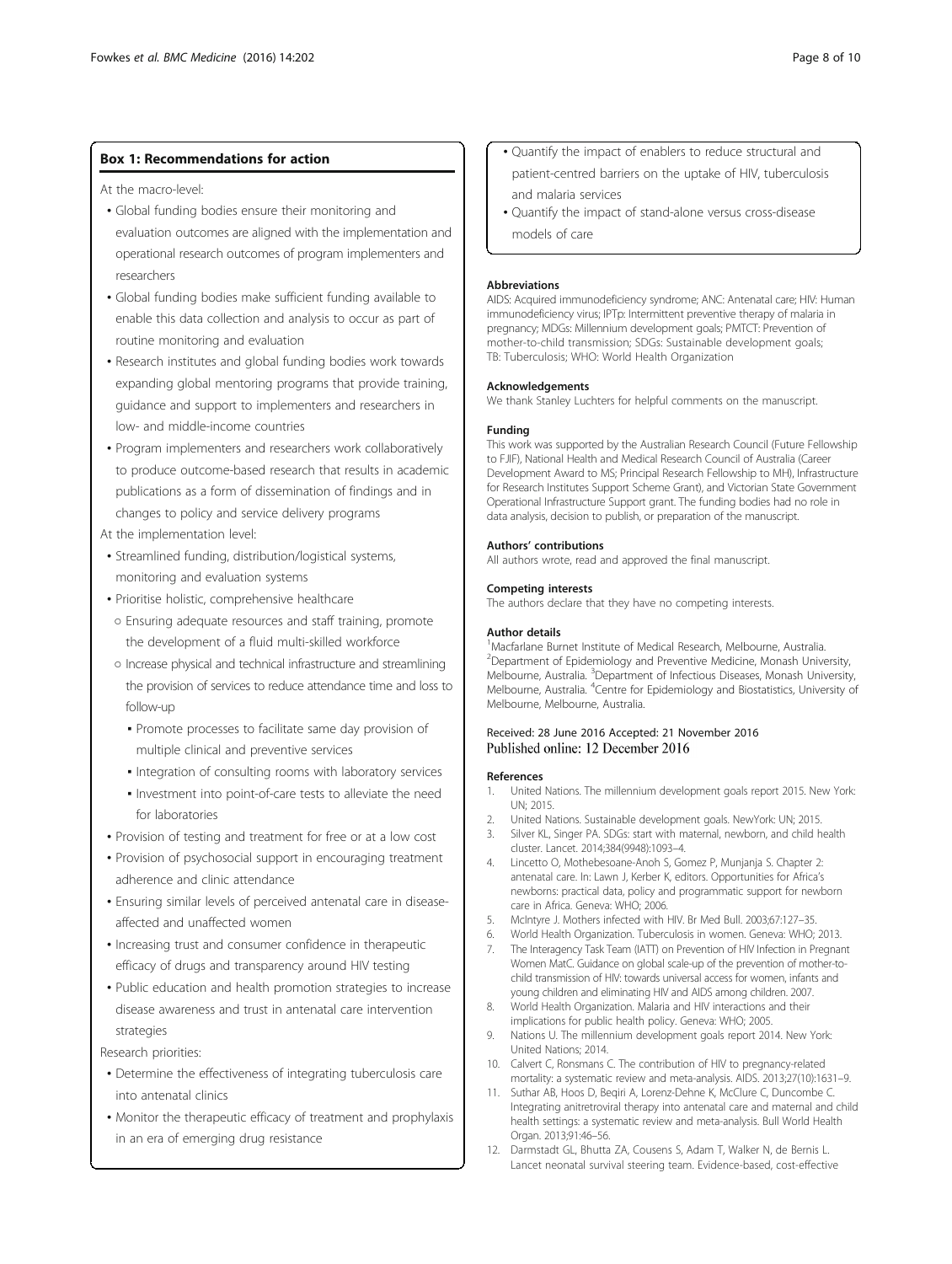<span id="page-8-0"></span>interventions: how many newborn babies can we save? Lancet. 2005; 365(9463):977–88.

- 13. Sugarman J, Colvin C, Moran AC, Oxlade O, Tuberculosis in pregnancy: an estimate of the global burden of disease. Lancet Glob Health. 2014;2(12):e710–6.
- 14. Mathad JS, Gupta A. Tuberculosis in pregnant and postpartum women: epidemiology, management, and research gaps. Clin Infect Dis. 2012;55(11): 1532–49.
- 15. Adhikari M. Tuberculosis and tuberculosis/HIV co-infection in pregnancy. Semin Fetal Neonatal Med. 2009;14(4):234–40.
- 16. Waddington C, Egger D. Technical brief No.1, 2008. Integrated health services – What and Why? Geneva: WHO; 2008.
- 17. Dieleman JL, Schneider MT, Haakenstad A, Singh L, Sadat N, Birger M, Reynolds A, Templin T, Hamavid H, Chapin A, et al. Development assistance for health: past trends, associations, and the future of international financial flows for health. Lancet. 2016;387(10037):2536–44.
- 18. de Jongh TE, Gurol-Urganci I, Allen E, Jiayue Zhu N, Atun R. Barriers and enablers to integrating maternal and child health services to antenatal care in low and middle income countries. BJOG. 2016;123(4):549–57.
- 19. Villar J, Bergsjo P. WHO antenatal care randomized trial: manual for the implementation of the new model. Geneva: WHO; 2002.
- 20. Villar J, Ba'aqeel H, Piaggio G, Lumbiganon P, Miguel Belizan J, Farnot U, Al-Mazrou Y, Carroli G, Pinol A, Donner A, et al. WHO antenatal care randomised trial for the evaluation of a new model of routine antenatal care. Lancet. 2001;357(9268):1551–64.
- 21. Killam W, Tambatamba B, Chintu N, Rouse D, Stringer E, Bweupe M, Yu Y, Stringer J. Antiretroviral therapy in antenatal care to increase treatment initiation in HIV-infected pregnant women: a stepped-wedge evaluation. AIDS. 2010;24(1):85–91.
- 22. Washington S, Owuor K, Turan JM, Steinfeld RL, Onono M, Shade SB, Bukusi EA, Ackers ML, Cohen CR. Implementation and operational research: effect of integration of HIV care and treatment into antenatal care clinics on mother-tochild HIV transmission and maternal outcomes in Nyanza, Kenya: results from the SHAIP cluster randomized controlled trial. J Acquir Immune Defic Syndr. 2015;69(5):e164–71.
- 23. Turan JM, Onono M, Steinfeld RL, Shade SB, Owuor K, Washington S, Bukusi EA, Ackers ML, Kioko J, Interis EC, et al. Implementation and operational research: effects of antenatal care and HIV treatment integration on elements of the PMTCT cascade: results from the SHAIP cluster-randomized controlled trial in Kenya. J Acquir Immune Defic Syndr. 2015;69(5):e172–81.
- 24. Herlihy JM, Hamomba L, Bonawitz R, Goggin CE, Sambambi K, Mwale J, Musonda V, Musokatwane K, Hopkins KL, Semrau K, et al. Implementation and operational research: integration of PMTCT and antenatal services improves combination antiretroviral therapy uptake for HIV-positive pregnant women in southern Zambia: a prototype for option B + ? J Acquir Immune Defic Syndr. 2015;70(4):e123–9.
- 25. An SJ, George AS, LeFevre A, Mpembeni R, Mosha I, Mohan D, Yang A, Chebet J, Lipingu C, Killewo J, et al. Program synergies and social relations: implications of integrating HIV testing and counselling into maternal health care on care seeking. BMC Public Health. 2015;15:24.
- 26. Stinson K, Jennings K, Myer L. Integration of antiretroviral therapy services into antenatal care increases treatment initiation during pregnancy: a cohort study. PLoS One. 2013;8(5):e63328.
- 27. Tudor Car L, Van Velthoven MH, Brusamento S, Elmoniry H, Car J, Majeed A, Tugwell P, Welch V, Marusic A, Atun R. Integrating prevention of mother-tochild HIV transmission programs to improve uptake: a systematic review. PLoS One. 2012;7(4):e35268.
- 28. Christie C, Steel-Duncan J, Palmer P, Pierre R, Harvey K, Johnson N, Samuels L, Dunkley-Thompson J, Singh-Minott I, Anderson M, et al. Paediatric and perinatal HIV/AIDS in Jamaica: an international leadership initiative, 2002–2007. West Indian Med J. 2008;57(3):204–15.
- 29. Tsague L, Tsiouris FO, Carter RJ, Mugisha V, Tene G, Nyankesha E, Koblavi-Deme S, Mugwaneza P, Kayirangwa E, Sahabo R, et al. Comparing two service delivery models for the prevention of mother-to-child transmission (PMTCT) of HIV during transition from single-dose nevirapine to multi-drug antiretroviral regimens. BMC Public Health. 2010;10:753.
- 30. van den Akker T, Bemelmans M, Ford N, Jemu M, Diggle E, Scheffer S, Zulu I, Akesson A, Shea J. HIV care need not hamper maternity care: a descriptive analysis of integration of services in rural Malawi. BJOG. 2012;119(4):431–8.
- 31. van't Hoog A, Mbori-Ngacha D, Marum L, Otieno J, Misore A, Nganga L, DeCock K. Preventing mother-to-child transmission of HIV in western Kenya: operational issues. J Acquir Immune Defic Syndr. 2005;40:344–9.
- 32. Kasenga F, Byass P, Emmelin M, Hurtig A-K. The implications of policy changes on the uptake of a PMTCT programme in rural Malawi: first three years of experience. Glob Health Action. 2009;2. doi: [10.3402/gha.v2i0.1883.](http://dx.doi.org/10.3402/gha.v2i0.1883)
- 33. Pfeiffer J, Montoya P, Baptista AJ, Karagianis M, Pugas MM, Micek M, Johnson W, Sherr K, Gimbel S, Baird S, et al. Integration of HIV/AIDS services into African primary health care: lessons learned for health system strengthening in Mozambique – a case study. J Int AIDS Soc. 2010;13:3.
- 34. World Health Organization. HIV/AIDS Factsheet. [http://www.who.int/](http://www.who.int/mediacentre/factsheets/fs360/en/) [mediacentre/factsheets/fs360/en/](http://www.who.int/mediacentre/factsheets/fs360/en/).
- 35. Joint United Nations Programme on HIV/AIDS (UNAIDS). 90-90-90: an ambitious treatment target to help end the AIDS epidemic. Geneva: UNAIDS; 2014.
- 36. Chemaitelly H, Awad SF, Shelton JD, Abu-Raddad LJ. Sources of HIV incidence among stable couples in sub-Saharan Africa. J Int AIDS Soc. 2014;17:18765.
- 37. World Health Organization. World malaria report 2015. Geneva: WHO; 2015.
- Kenyan Ministry of Health. Integrating tuberculosis prevention and treatment into focused antenatal care in Eastern Province, Kenya: a pilot
- project. Nairobi: MoH; 2008. 39. Thiam S, Kimotho V, Gatonga P. Why are IPTp coverage targets so elusive in
- sub-Saharan Africa? a systematic review of health system barriers. Malar J. 2013;12:353.
- 40. Hill J, D'Mello-Guyett L, Hoyt J, van Eijk AM, ter Kuile FO, Webster J. Women's access and provider practices for the case management of malaria during pregnancy: a systematic review and meta-analysis. PLoS Med. 2014;11(8):e1001688.
- 41. Ooms G, Van Damme W, Baker BK, Zeitz P, Schrecker T. The 'diagonal' approach to global fund financing: a cure for the broader malaise of health systems? Global Health. 2008;4:6.
- 42. Maternal Health Taskforce. Malaria in Pregnancy: Bring Maternal Health and Malaria Communities Together. Meeting Report. MiP Technical Meeting. Istanbul; 2012. [https://www.mhtf.org/topics/malaria-in-pregnancy/malaria-in](https://www.mhtf.org/topics/malaria-in-pregnancy/malaria-in-pregnancy-technical-meeting/)[pregnancy-technical-meeting/.](https://www.mhtf.org/topics/malaria-in-pregnancy/malaria-in-pregnancy-technical-meeting/)
- 43. Dinh TH, Kamb ML, Msimang V, Likibi M, Molebatsi T, Goldman T, Lewis DA. Integration of preventing mother-to-child transmission of HIV and syphilis testing and treatment in antenatal care services in the Northern Cape and Gauteng provinces, South Africa. Sex Transm Dis. 2013;40(11):846–51.
- 44. Uwimana J, Jackson D. Integration of tuberculosis and prevention of mother-to-child transmission of HIV programmes in South Africa. Int J Tuberc Lung Dis. 2013;17(10):1285–90.
- 45. Hill J, Kayentao K, Achieng F, Diarra S, Dellicour S, Diawara SI, Hamel MJ, Ouma P, Desai M, Doumbo OK, et al. Access and use of interventions to prevent and treat malaria among pregnant women in Kenya and Mali: a qualitative study. PLoS One. 2015;10(3):e0119848.
- 46. Arulogun O, Okereke C. Knowledge and practices of intermittent preventive treatment of malaria in pregnancy amoung health workders in a southwest local governement area of Nigeria. J Med Med Sci. 2012;3:415–22.
- 47. Onoka CA, Onwujekwe OE, Hanson K, Uzochukwu BS. Sub-optimal delivery of intermittent preventive treatment for malaria in pregnancy in Nigeria: influence of provider factors. Malar J. 2012;11:317.
- 48. Balira R, Mabey D, Weiss H, Ross DA, Changalucha J, Watson-Jones D. The need for further integration of services to prevent mother-to-child transmission of HIV and syphilis in Mwanza City, Tanzania. Int J Gynaecol Obstet. 2015;130 Suppl 1:S51–7.
- 49. Ahumuza SE, Rujumba J, Nkoyooyo A, Byaruhanga R, Wanyenze RK. Challenges encountered in providing integrated HIV, antenatal and postnatal care services: a case study of Katakwi and Mubende districts in Uganda. Reprod Health. 2016;13:41.
- 50. Crawley J, Hill J, Yartey J, Robalo M, Serufilira A, Ba-Nguz A, Roman E, Palmer A, Asamoa K, Steketee R. From evidence to action? challenges to policy change and programme delivery for malaria in pregnancy. Lancet Infect Dis. 2007;7(2):145–55.
- 51. Mubyazi G, Bloch P, Kamugisha M, Kitua A, Ijumba J. Intermittent preventive treatment of malaria during pregnancy: a qualitative study of knowledge, attitudes and practices of district health managers, antenatal care staff and pregnant women in Korogwe District, North-Eastern Tanzania. Malaria J. 2005;4:31.
- 52. Mubyazi GM, Bloch P. Psychosocial, behavioural and health system barriers to delivery and uptake of intermittent preventive treatment of malaria in pregnancy in Tanzania - viewpoints of service providers in Mkuranga and Mufindi districts. BMC Health Serv Res. 2014;14:15.
- 53. Rassi C, Graham K, Mufubenga P, King R, Meier J, Gudoi SS. Assessing supply-side barriers to uptake of intermittent preventive treatment for